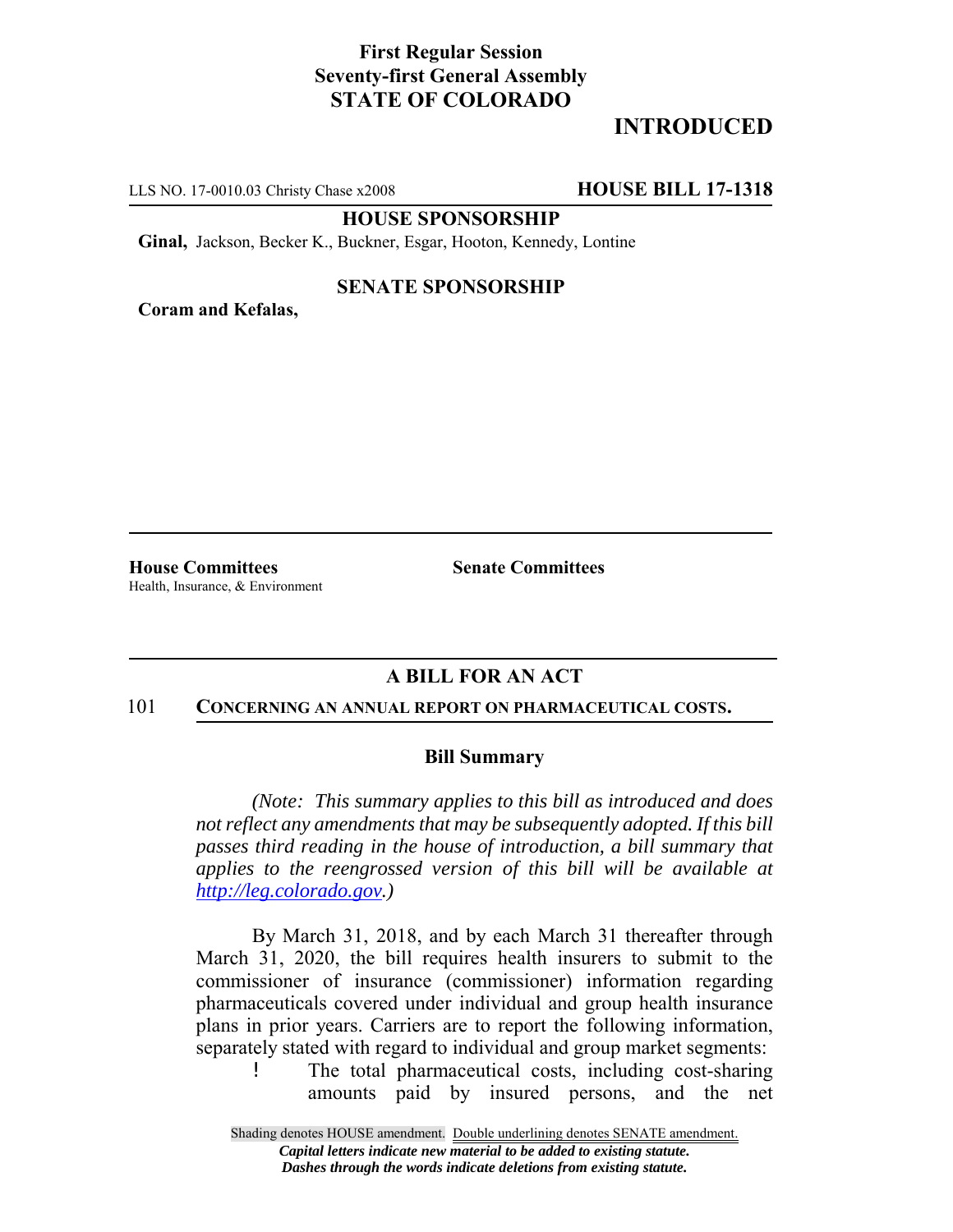pharmaceuticals costs, after negotiated rebates and discounts;

- ! The net cost of pharmaceuticals, expressed as a percentage of total medical costs; and
- ! A list of the drug classes of the 10 pharmaceuticals that were most dispensed and had the highest aggregate cost.

The bill also requires carriers providing or administering state group benefit plans for state employees to report the pharmaceutical cost data.

The commissioner is directed to aggregate and analyze the data and submit an annual report to the governor and specified legislative committees on trends in pharmaceutical costs in the insurance market, including most-prescribed and highest-cost pharmaceuticals.

The commissioner is authorized to adopt rules as necessary to implement the requirements of the bill. The reporting requirements are repealed on January 31, 2021.

| $\mathbf{1}$   | Be it enacted by the General Assembly of the State of Colorado:          |
|----------------|--------------------------------------------------------------------------|
| $\overline{2}$ | <b>SECTION 1. Legislative declaration.</b> (1) The general assembly      |
| 3              | finds and determines that:                                               |
| $\overline{4}$ | A principal purpose of health insurance is to protect<br>(a)             |
| 5              | individuals from the high costs of health care;                          |
| 6              | Health care costs and health insurance premiums have<br>(b)              |
| $\overline{7}$ | increased significantly over the past decade;                            |
| 8              | (c) While increasing health care costs contribute to increases in        |
| 9              | health insurance premiums, the main focus of increasing costs has been   |
| 10             | directed at health insurers;                                             |
| 11             | (d) A component of health care costs that drives health insurance        |
| 12             | premiums is the cost of prescription medications;                        |
| 13             | (e) Information reported by America's Health Insurance Plans             |
| 14             | indicates that the dramatic increases in prescription drug costs are     |
| 15             | contributing to higher insurance premiums, deductibles, and cost-sharing |
| 16             | amounts;                                                                 |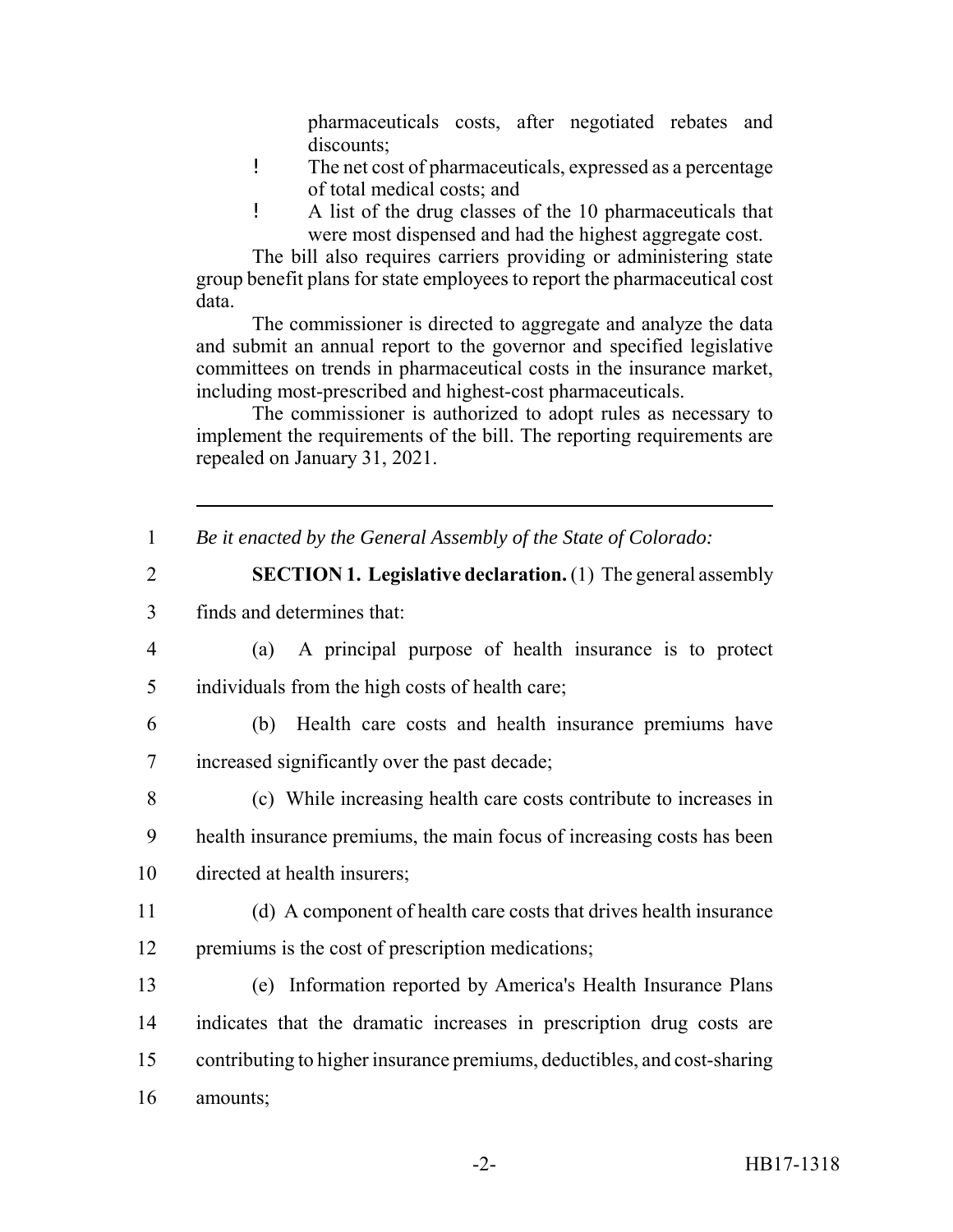(f) Large price increases in frequently prescribed medications are having a significant impact on consumers, particularly on patients who have been taking certain brand or generic drugs for years and are now finding that their necessary medications are unaffordable; and

 (g) Health insurance plans cannot absorb the increasing prescription drug costs without making adjustments to premiums and cost-sharing requirements.

 (2) Therefore, the general assembly declares that the intent of this act is to provide:

 (a) Pharmaceutical costs data collected by the division of insurance from health insurers to policymakers as a first step in helping identify policy solutions to address the rising costs of prescription drugs while still promoting and encouraging innovation and the development of new therapies in health care; and

 (b) Health insurers and pharmaceutical companies with more transparency in order to achieve more sustainable pricing of prescription drugs for patients.

 **SECTION 2.** In Colorado Revised Statutes, **add** 10-16-145 as follows:

 **10-16-145. Annual reports on pharmaceutical costs - rules - repeal.** (1) (a) BY MARCH 31, 2018, AND BY EACH MARCH 31 22 THEREAFTER THROUGH MARCH 31, 2020, A CARRIER SUBJECT TO PART 2, 23 3, OR 4 OF THIS ARTICLE 16 THAT IS OFFERING HEALTH BENEFIT PLANS IN COLORADO SHALL SUBMIT AN ANNUAL REPORT TO THE COMMISSIONER CONTAINING THE INFORMATION SPECIFIED IN SUBSECTION (2) OF THIS SECTION REGARDING PHARMACEUTICAL COSTS INCURRED IN THE IMMEDIATELY PRECEDING CALENDAR YEAR EXCEPT AS OTHERWISE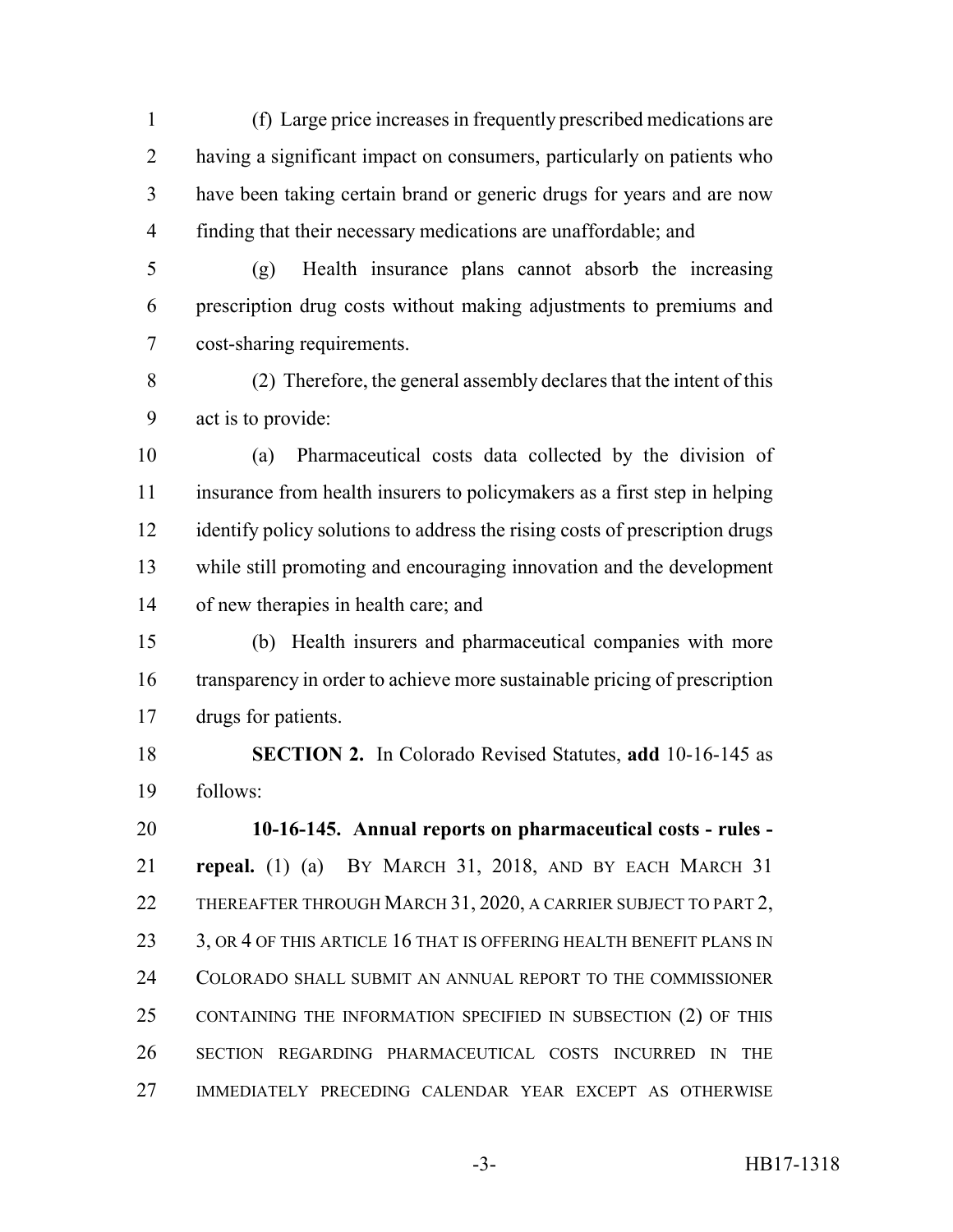PROVIDED IN SUBSECTION (1)(c) OF THIS SECTION.

 (b) A CARRIER SHALL REPORT THE DATA SPECIFIED IN SUBSECTION (2) OF THIS SECTION SEPARATELY FOR THE INDIVIDUAL AND GROUP MARKET SEGMENTS.

 (c) FOR THE INITIAL REPORT SUBMITTED BY A CARRIER IN 2018, THE CARRIER SHALL INCLUDE THE DATA SPECIFIED IN SUBSECTION (2) OF THIS SECTION FOR THE 2015, 2016, AND 2017 CALENDAR YEARS.

8 (d) A CARRIER THAT PROVIDES OR ADMINISTERS A GROUP BENEFIT PLAN FOR STATE EMPLOYEES PURSUANT TO PART 6 OF ARTICLE 50 OF TITLE 24 SHALL REPORT THE INFORMATION SPECIFIED IN SUBSECTION (2) OF THIS SECTION TO THE COMMISSIONER ANNUALLY IN THE SAME MANNER AND BY 12 THE SAME DATES SPECIFIED IN SUBSECTION (1)(a) OF THIS SECTION.

 (2) A CARRIER SUBJECT TO THIS SECTION SHALL REPORT THE FOLLOWING INFORMATION TO THE COMMISSIONER:

 (a) THE TOTAL PHARMACEUTICAL COSTS INCURRED, INCLUDING CONSUMER DEDUCTIBLE, COPAYMENT, AND COINSURANCE AMOUNTS, AND THE NET PHARMACEUTICAL COSTS INCURRED AFTER ALL NEGOTIATED DISCOUNTS AND REBATES;

 (b) THE NET COST OF PHARMACEUTICALS AS A PERCENTAGE OF ALL MEDICAL COSTS;

21 (c) A LIST OF THE DRUG CLASSES OF THE TEN MOST-DISPENSED PHARMACEUTICALS IN EACH OF THE FOLLOWING CATEGORIES, WITH THE AGGREGATE COST OF EACH PHARMACEUTICAL AND THE NUMBER OF UNIQUE COVERED PERSONS RECEIVING THE PHARMACEUTICAL:

- (I) BRAND-NAME DRUGS;
- 26 (II) GENERIC DRUGS;
- (III) BIOLOGICAL PRODUCTS, AS DEFINED IN SECTION 12-42.5-102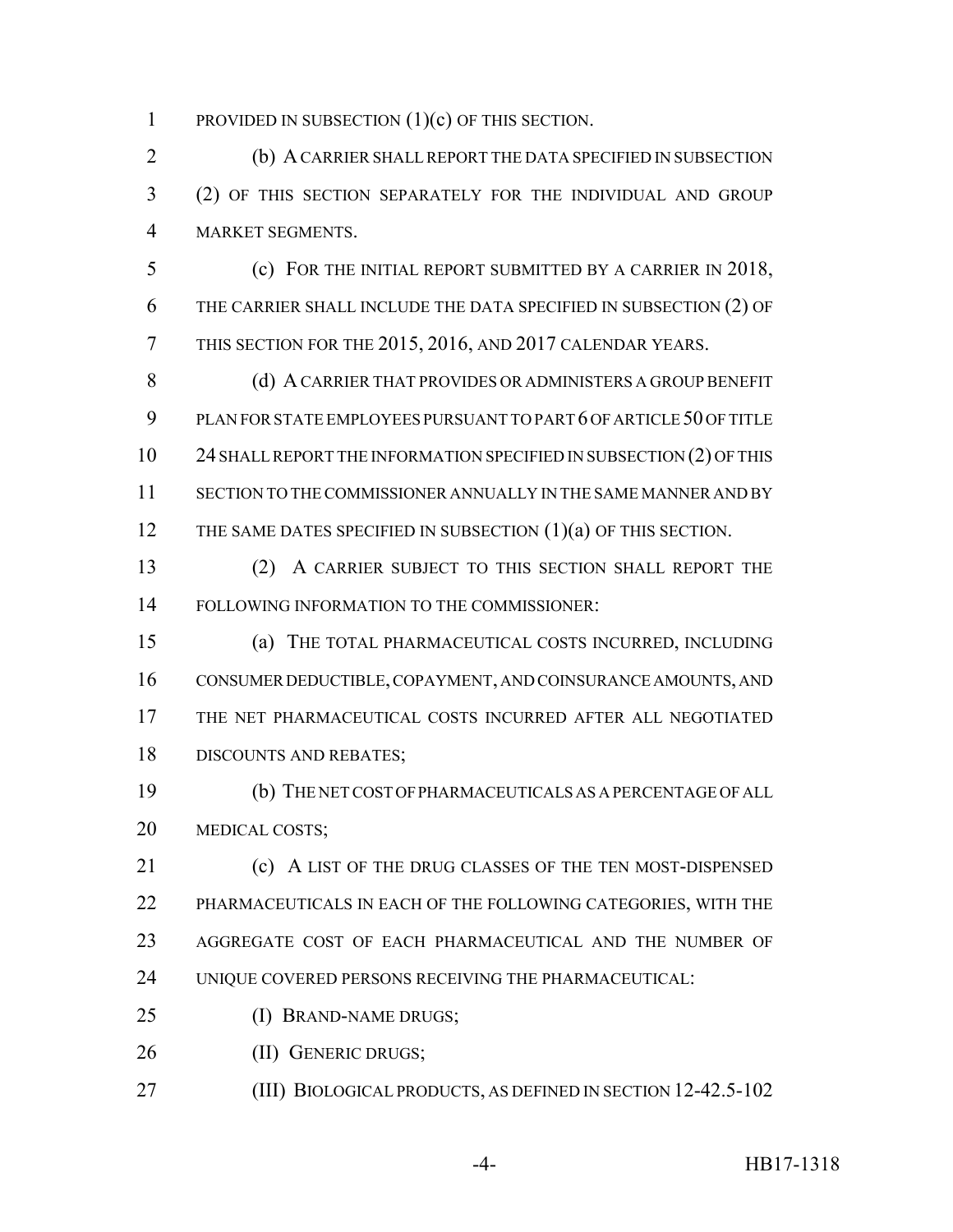1  $(3.7)$ ; AND

 (IV) INTERCHANGEABLE BIOLOGICAL PRODUCTS, AS DESCRIBED IN SECTION 12-42.5-102 (16.5); AND

 (d) A LIST OF THE DRUG CLASSES OF THE TEN PHARMACEUTICALS THAT HAD THE HIGHEST AGGREGATE COST, THE NUMBER OF UNIQUE COVERED PERSONS WHO RECEIVED A PHARMACEUTICAL ON THE LIST, THE NET COST OF EACH PHARMACEUTICAL ON THE LIST, AND THE MEDICAL CONDITION EACH PHARMACEUTICAL WAS PRESCRIBED TO TREAT.

 (3) EXCEPT AS PROVIDED IN SUBSECTION (5) OF THIS SECTION, THE COMMISSIONER SHALL MAINTAIN CONFIDENTIALITY OF THE INFORMATION REPORTED UNDER THIS SECTION, AND THE INFORMATION IS NOT SUBJECT TO THE "COLORADO OPEN RECORDS ACT", PART 2 OF ARTICLE 72 OF TITLE 24.

 (4) THE COMMISSIONER MAY ADOPT RULES AS NECESSARY TO IMPLEMENT THIS SECTION.

 (5) (a) (I) BY DECEMBER 1, 2018, AND BY EACH DECEMBER 1 17 THEREAFTER THROUGH DECEMBER 1, 2020, THE COMMISSIONER SHALL SUBMIT A REPORT, IN AN AGGREGATED FORMAT, TO THE GOVERNOR, THE SENATE HEALTH AND HUMAN SERVICES COMMITTEE, AND THE HEALTH, INSURANCE, AND ENVIRONMENT AND THE PUBLIC HEALTH CARE AND HUMAN SERVICES COMMITTEES OF THE HOUSE OF REPRESENTATIVES, OR THEIR SUCCESSOR COMMITTEES, THAT ANALYZES PRIVATE INSURANCE MARKET TRENDS IN PHARMACEUTICAL DRUG COSTS, INCLUDING THE 24 MOST-PRESCRIBED AND THE HIGHEST-COST PHARMACEUTICALS.

25 (II) IN THE REPORT, THE COMMISSIONER SHALL:

 (A) AGGREGATE COST INFORMATION ACROSS ALL CARRIERS AND ONLY DISCLOSE THE AGGREGATE COST OF A SPECIFIC PHARMACEUTICAL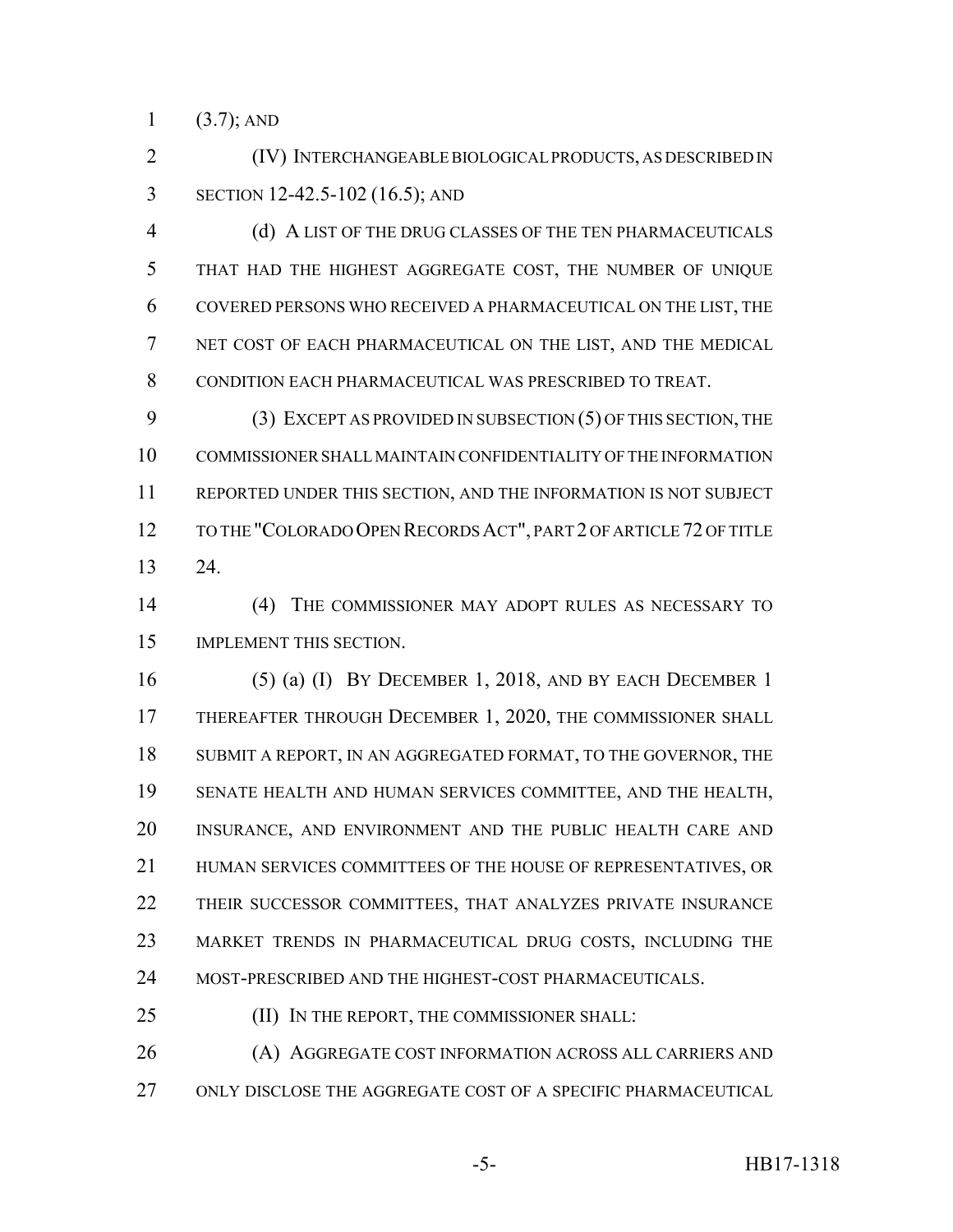FOR WHICH THERE IS MORE THAN ONE PHARMACEUTICAL IN ITS DRUG CLASS AND ABOUT WHICH AT LEAST THREE CARRIERS REPORTED DATA UNDER SUBSECTION (2) OF THIS SECTION;

 (B) NOT DISCLOSE PRODUCT-SPECIFIC NET PRICE INFORMATION THAT IS SPECIFIC TO AN INDIVIDUAL CARRIER OR HEALTH BENEFIT PLAN; EXCEPT THAT THE COMMISSIONER MAY REPORT ON THE AGGREGATE COST OF INDIVIDUAL DRUGS ACROSS ALL CARRIERS; AND

**(C) NOT DISCLOSE THE NAMES OF INDIVIDUAL PHARMACEUTICAL**  PRODUCTS, BUT SHALL IDENTIFY PHARMACEUTICALS BY THEIR DRUG CLASS.

 (b) THE COMMISSIONER SHALL NOT DISCLOSE ANY INDIVIDUAL CARRIER OR PHARMACEUTICAL COMPANY NAMES IN THE REPORT 13 SUBMITTED UNDER THIS SUBSECTION (5).

**(c) BEGINNING IN 2018, AND EVERY YEAR THEREAFTER THROUGH**  2020, THE COMMISSIONER SHALL PRESENT THE REPORT REQUIRED BY THIS SUBSECTION (5) AS PART OF THE DEPARTMENT OF REGULATORY AGENCIES' "STATE MEASUREMENT FOR ACCOUNTABLE, RESPONSIVE, AND TRANSPARENT (SMART) GOVERNMENT ACT" HEARING REQUIRED BY SECTION 2-7-203.

20 (6) THIS SECTION IS REPEALED, EFFECTIVE JANUARY 31, 2021.

 **SECTION 3. Act subject to petition - effective date.** This act takes effect at 12:01 a.m. on the day following the expiration of the ninety-day period after final adjournment of the general assembly (August 9, 2017, if adjournment sine die is on May 10, 2017); except that, if a referendum petition is filed pursuant to section 1 (3) of article V of the state constitution against this act or an item, section, or part of this act within such period, then the act, item, section, or part will not take effect